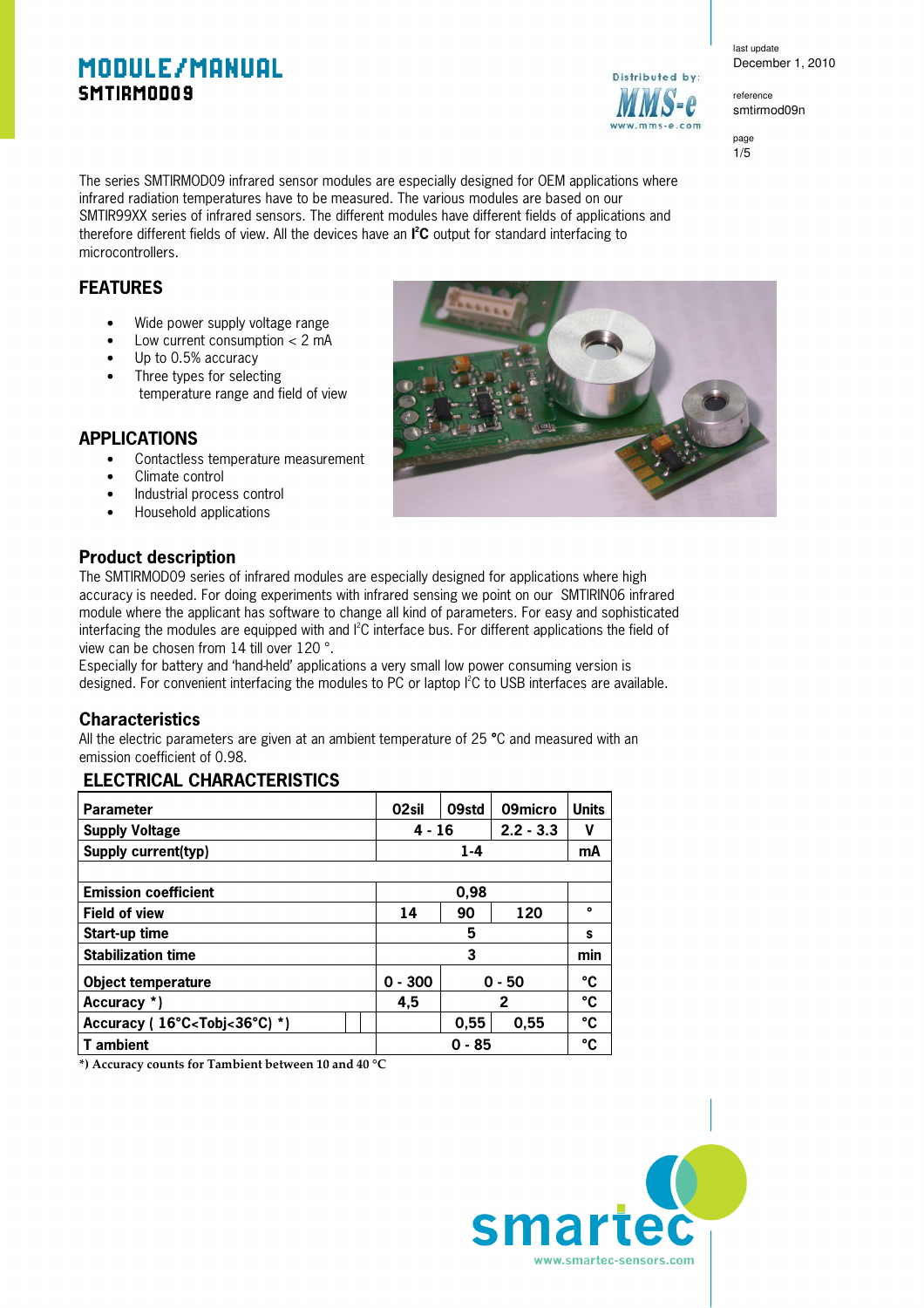

reference smtirmod09n



## **SMTIRMOD09MICRO SMTIRMOD09STD SMTIRMOD09SIL**

(molex 51021 0600 = Farnell 1012261 = digikey WM1724-ND)

## **I <sup>2</sup>C interface**

All the devices are working in the slave mode of a two wire I2C interface. The address length is always 7 bits. The standard address is 2Ah.

Below a table with the specifications of the  $I^2C$  hardware

#### **I²C INTERFACE PARAMETERS**

| <b>Parameter</b>        | Min          | <b>Typ</b> | <b>Max</b> | <b>Unit</b> |
|-------------------------|--------------|------------|------------|-------------|
| <b>Baudrate</b>         | 10           |            | 50         | kB/s        |
| <b>Standard address</b> |              | 2A         |            | hex         |
| <b>Address length</b>   |              | 7          |            | <b>Bits</b> |
| Input high level        | $\mathbf{2}$ |            | 3.6        | v           |
| Input low level         |              |            | 1          | v           |
| Output high level       | 2.5          |            |            | ۷           |
| Output low level        |              |            | 1          | v           |
| Start/stop              |              |            |            |             |
| Start setup time        | 4.7          |            |            | μS          |
| <b>Start hold time</b>  | 4.0          |            |            | μS          |
| Stop setup time         | 4.0          |            |            | μS          |

| ----                     |      |     |             |
|--------------------------|------|-----|-------------|
| <b>Parameter</b>         | Min  | Max | <b>Unit</b> |
| <b>Clock high time</b>   | 4,0  | 50  | μS          |
| <b>Clock low time</b>    | 4,7  |     | μS          |
| <b>SDA/SCL rise time</b> |      | 1   | μS          |
| <b>SDA/SCL fall time</b> |      | 0,3 | μS          |
| Data input hold time     | 0,3  |     | μS          |
| Data setup time          | 0,25 |     | μS          |
| <b>Bus free time</b>     | 4.7  |     | μS          |

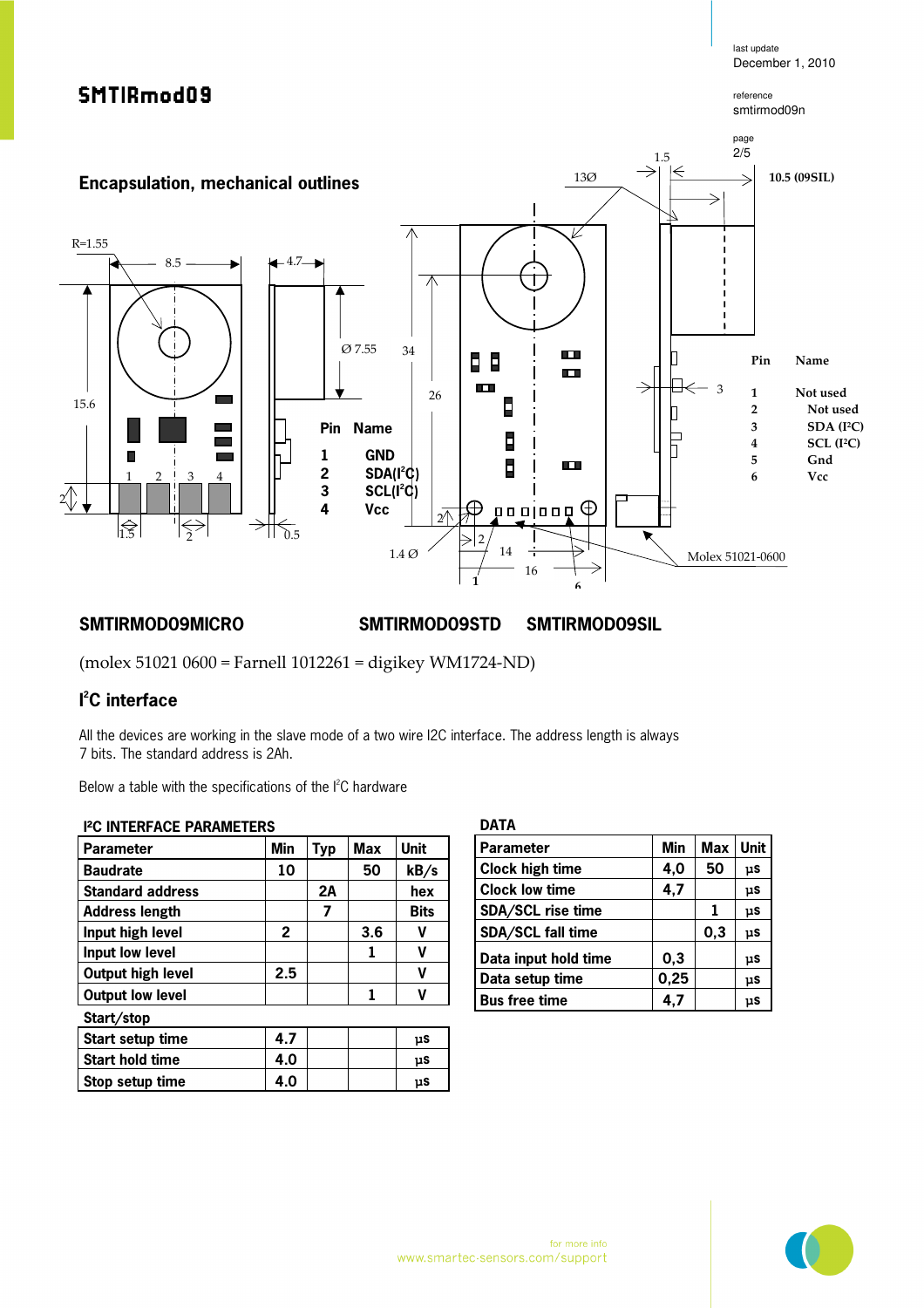last update December 1, 2010

reference smtirmod09n

page 3/5

The timing diagram of the data is given in the table below and can be considered as a standard for the I<sup>2</sup>C communication.

## **MEASUREMENT OF TEMPERATURES**.

The software installed in the modules send to the interface both the object temperature as well as the ambient temperature (= module temperature). Both the values are given in hundreds of a degree °C.

| Command          | <b>Description</b>                            | <b>Bytes</b> |
|------------------|-----------------------------------------------|--------------|
| OxB <sub>6</sub> | read object temperature in 0.01 C resolution  |              |
| 0xB5             | read ambient temperature in 0.01 C resolution |              |

### **EXAMPLE**

For reading an object temperature a 0XB6 is send. The device replies with Fi. 0x0E and 0xAA;

Tobj =  $(256 * 0E + AA)/100 = (256 * 14 + 170)/100 = 37.54 °C$ 

For convenience of the user and over and underflow indication is installed. Please find below the table how the device replies in in case of under- overflow.

| command | response      | <b>Description</b>              |
|---------|---------------|---------------------------------|
| 0xB6    | 0xFFF0        | Object temp > Tobj Max          |
| 0xB6    | OxFFF1        | Object temp $< 0$ °C            |
| 0xB5    | <b>OxFFFF</b> | Ambient temp $> 85 °C$          |
| 0xB5    | 0xF000        | Ambient temp $<$ 0 $^{\circ}$ C |

### **SMTIRMOD communication protocol**

The communication between the host and the SMTIRMOD must strictly follow the rules as defined by the I 2 C-bus management. The host must send START condition, SMTIRMOD address (7 bits) and R/W = 0 (Write). SMTIRMOD will place ACK (Acknowledge) if the device is present and the address is recognized. If ACK is present than the host should send the command byte (0xB5 or 0xB6) and the device will place ACK signal again. After that the host should send another START condition, followed by the SMTIRMOD address (7 bits) and R/W = 1 (Read). SMTIRMOD will acknowledge it and reply with 2 bytes – temperature data. The host should acknowledge the first byte and not-acknowledge the second byte. After that the host should send a STOP condition. In case any ACK byte is missing the host should immediately send a STOP condition. The protocols for SMTIRMOD read operations are illustrated on the figures below.

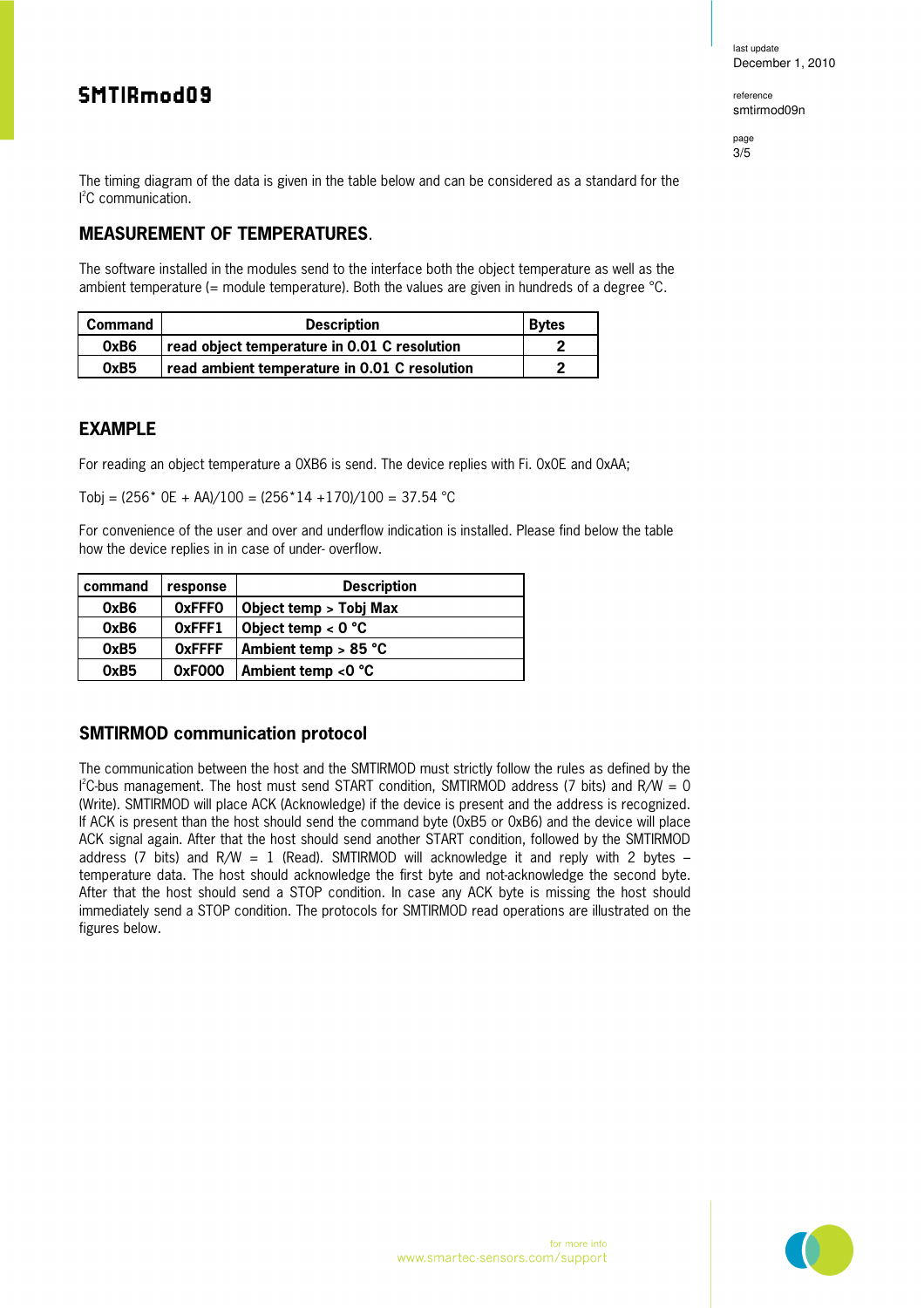reference smtirmod09n





- Before a communication, the I<sup>2</sup>C-bus must be free or not busy. It means that the SCL and SDA lines must both be released by all devices on the bus, and they become HIGH by the bus pullup resistors.
- The host must provide SCL clock pulses necessary for the communication. Data is transferred in a sequence of 9 SCL clock pulses for every 8-bit data byte followed by 1-bit status of the acknowledgement.
- During data transfer, except the START and STOP signals, the SDA signal must be stable while the SCL signal is HIGH. It means that the SDA signal can be changed only during the LOW duration of the SCL line.
- S: START signal, initiated by the host to start a communication, the SDA goes from HIGH to LOW while the SCL is HIGH.
- P: STOP signal, generated by the host to stop a communication, the SDA goes from LOW to HIGH while the SCL is HIGH. The bus becomes free thereafter.
- W: write bit, when the write/read bit  $=$  LOW in a write command.
- $R:$  read bit, when the write/read bit = HIGH in a read command.
- A: device acknowledge bit, returned by the SMTIRMOD. It is LOW if the device works properly and HIGH if not. The host must release the SDA line during this period in order to give the device the control on the SDA line.
- A': master acknowledge bit, not returned by the device, but set by the master or host in reading 2-byte data. During this clock period, the host must set the SDA line to LOW in order